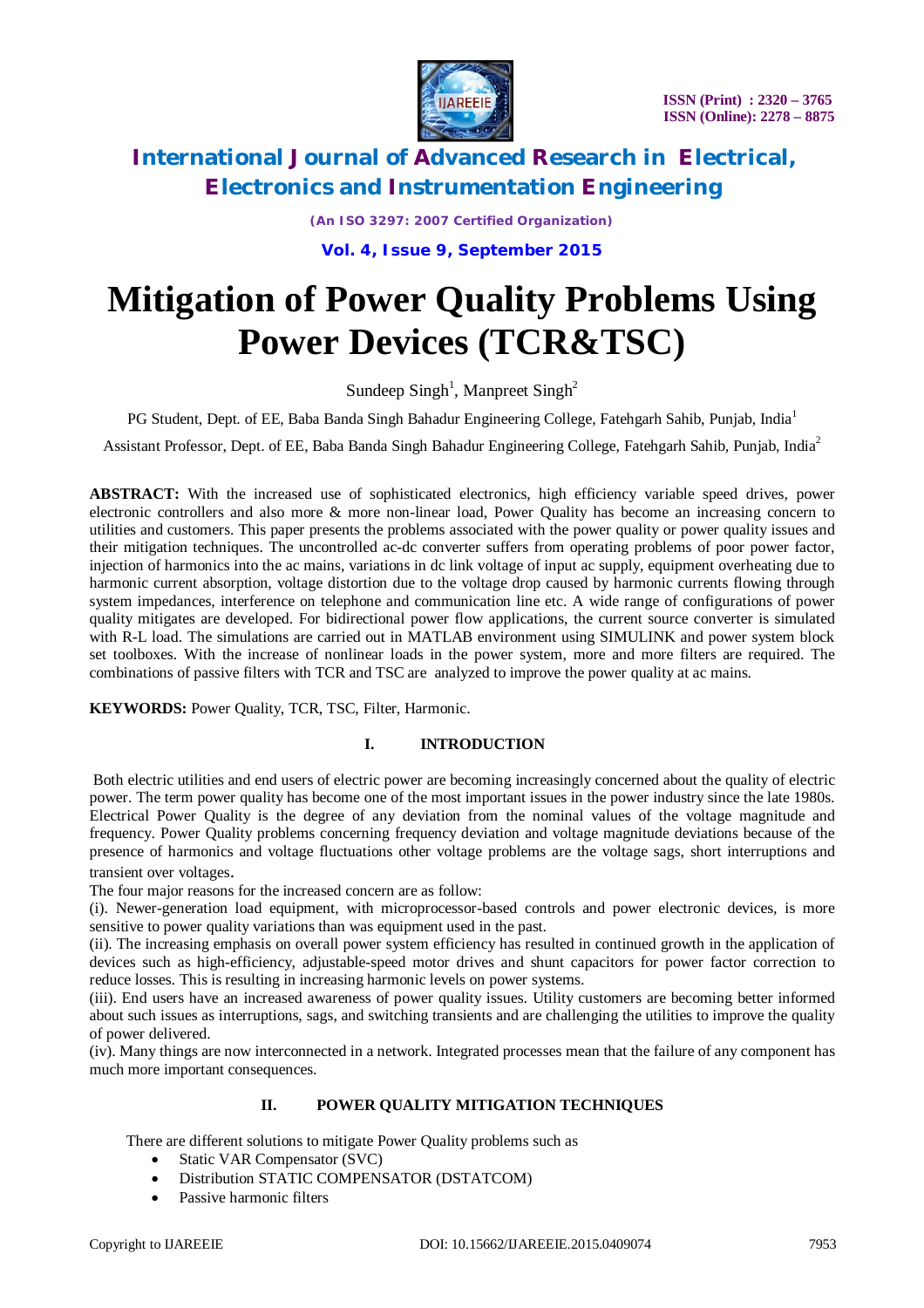

*(An ISO 3297: 2007 Certified Organization)*

#### **Vol. 4, Issue 9, September 2015**

Surge arresters

But we used shunt passive filter, Thyristor Controlled Reactor (TCR) and Thyristor Switched Capacitor (TSC) with ac-dc converter supply system connected to R-L load are analysed through Matlab Control Toolbox to mitigate the harmonics at ac main.

#### **III. STRUCTURE OF TCR&TSC**

**Thyristor-Controlled Reactor (TCR):** A TCR is one of the most important building blocks of thyristor-based SVCs .Although it can be used alone ,it is more often employed in conjunction with fixed or thyristor-switched capacitors to provide rapid ,continuous control of reactive power over the entire selected lagging-to-leading range.Figure.1. shows the thyristor-controlled reactor (TCR) type of static compensation .Static compensators of the TCR type are characterized by having the following properties:

- Continuous control
- Maximum delay of one half cycles in the execution of a command from the regulator, as seen for a single phase.
- Practically no transients
- Generation of harmonics

A basic single phase TCR comprises an anti-parallel connected pair of thyristor valves,T1 and T2,in series with a linear air-core reactor. The anti parallel thyristor pair acts like a bidirectional switch ,with thyristor valve T1 conducting in positive half-cycles and thyristor T2 conducting in negative half-cycles of the supply voltage. The firing angle of the thyristors is measured from the zero crossing of the voltage appearing across its terminal. The controllable range of the TCR firing angle,extends from 90 to 180.The continuous sinusoidal current flow in the TCR but as range, the current reduces to zero for a firing angle of 180 and below 90,it introduce a dc current , disturbing the symmetrical operation of the two anti parallel valve branches.



Figure.1. Circuit diagram of TCR

The TCR is act like a variable susceptance. Variation of firing angle changes the susceptance and consequently the fundamental-current component which leads to a variation of reactive power absorbed by the reactor because the applied ac voltage is constant.

**Thyristor Switch Control (TSC):**It consists of capacitor in series with bidirectional thyristor switch.It is supplied from a ac voltage source. The analysis of the current transients after closing the switch brings two cases:

(i).The capacitor voltage is not equal to the supply voltage when the thyristors are fired. Immediately after closing the switch, a current of infinite magnitude flows and charges the capacitor to the supply voltage in an infinitely short time. The switch realized by the thyristor cannot withstand this stress and would fail.

(ii).The capacitor voltage is equal to the supply voltage when the thyristors are fired. The current will jump immediately to the value of the steady-state current. Although the magnitude of the current does not exceed the steady-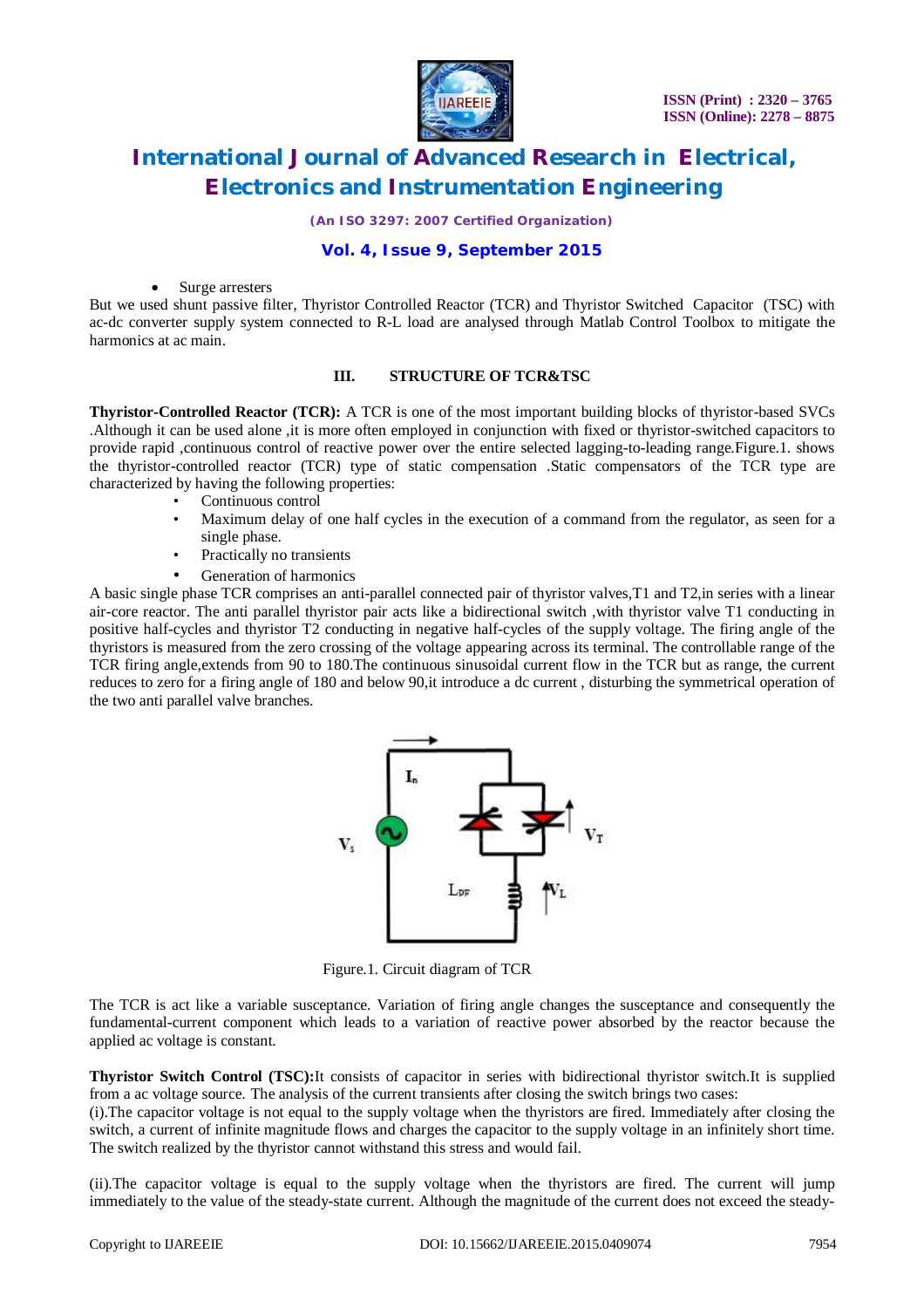

*(An ISO 3297: 2007 Certified Organization)*

### **Vol. 4, Issue 9, September 2015**

state values, the thyristor have an upper limit of that they can withstand during the firing process. Here is infinite, and the thyristor switch will again fail.



Figure.2. Circuit diagram of TSC

The thyristor-switched capacitor (TSC) type of static compensation.The shunt-capacitor bank is split up into small steps, by using bidirectional thyristor switches it can be made switched in and out individually. The single-phase branch, consists of capacitor C and the thyristor switch TY and a minor component, the reactor L, which is used to limit the rate of rise of the current through the thyristors and also to prevent resonance with the network. The capacitor is switched out through the suppression of the gate trigger pulses of the thyristors.



Figure.3. Single branch of TSC

The capacitor in the stand-by state loses its voltage as it is provided by the resistance R and it is immediately get ready for a new connection, even if it has not been completely discharged. Static compensators of the TSC type are characterized by having the following properties:

- Stepwise control
- Average delay of one half-cycle (maximum one cycle) in the execution of a command from the regulator, as seen for a single phase
- Very low inrush transients
- No generation of harmonics
- Low losses at low-compensator reactive-power output.

#### **IV. PARAMETERS OF THE TEST SYSTEM**

The system parameters considered for the study of Passive shunt filter with TCR and TSC combination is given below in Table 1.

•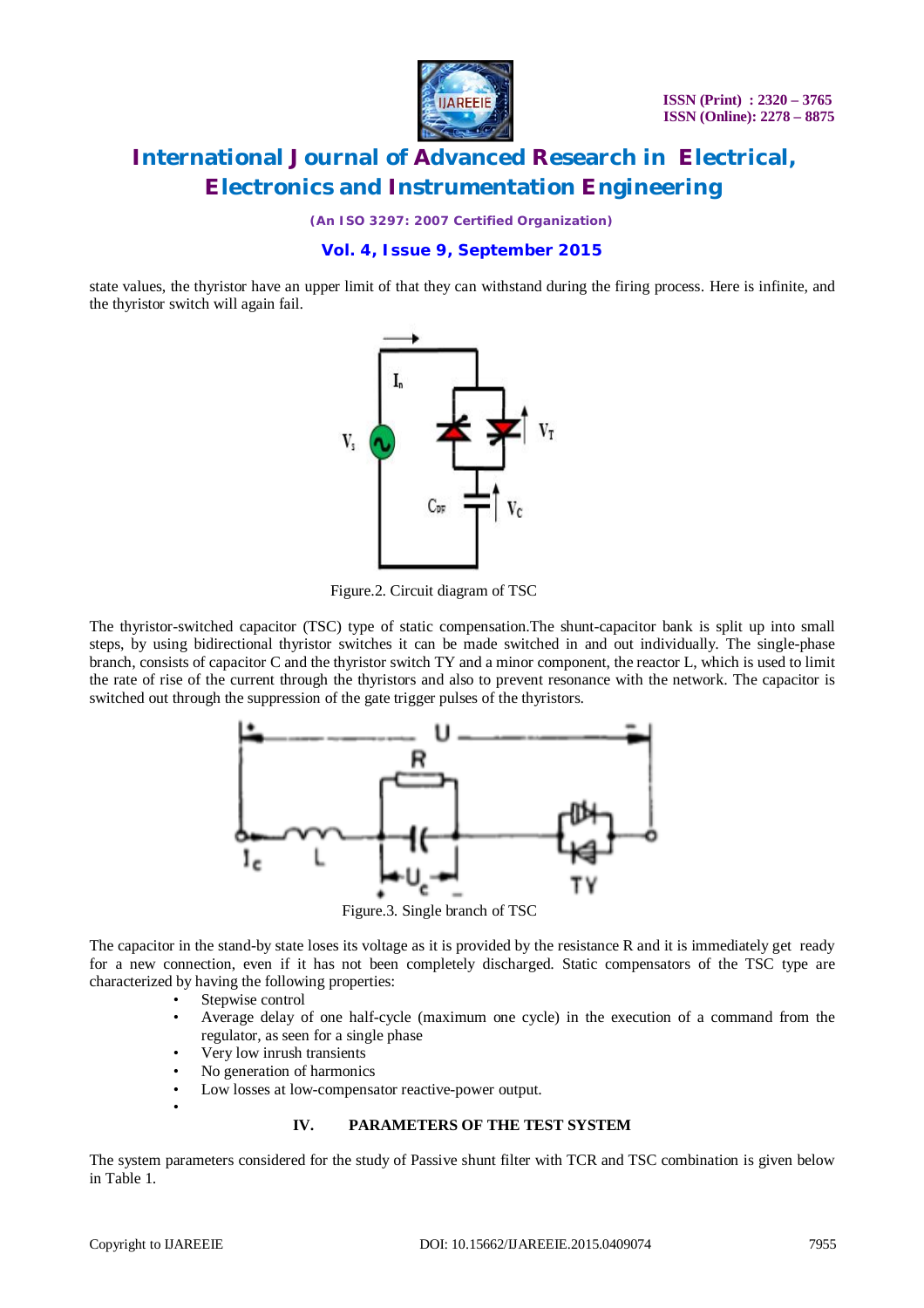

*(An ISO 3297: 2007 Certified Organization)*

### **Vol. 4, Issue 9, September 2015**

| Components     | Specifications                                                  |
|----------------|-----------------------------------------------------------------|
| AC Source      | $V_s = 415v, f = 50 Hz$                                         |
| Nonlinear Load | Three-phase Thyristor Rectifier<br>$R_L = 40(Q)$ $L_L = 50(mH)$ |
| Passive Filter | $L_{PF} = 16(mH), R_{PF} = 0.83(\Omega), C_{PF} = 25(\mu F)$    |
|                |                                                                 |

Table 1: Parameter of The Test System

#### **V. SIMULINK MODEL OF TEST SYSTEM**

To demonstrate the performance of these passive filters feeding a three-phase converter with R-L load, these passive filters are modelled in MATLAB environment along with SIMULINK and power system block set toolboxes. Different components of these converters such as low pass filter with R-L load are simulated in MATLAB/SIMULINK.Figure.4. shows the MATLAB model of a passive series filter based six pulse ac-dc converters with R-L load. Depending on the harmonic spectrum of the supply current, the passive filters designed are low pass filter tuned for 5th order harmonic frequency. The subsystem named shunt filter consists of 5th harmonic frequency. Based on the design carried out the filter component values are L=16mH, C=25 $\mu$ F, R=0.83 $\Omega$ .



Figure.4. MATLAB based model of a six pulse ac-dc converter R-L load without passive filter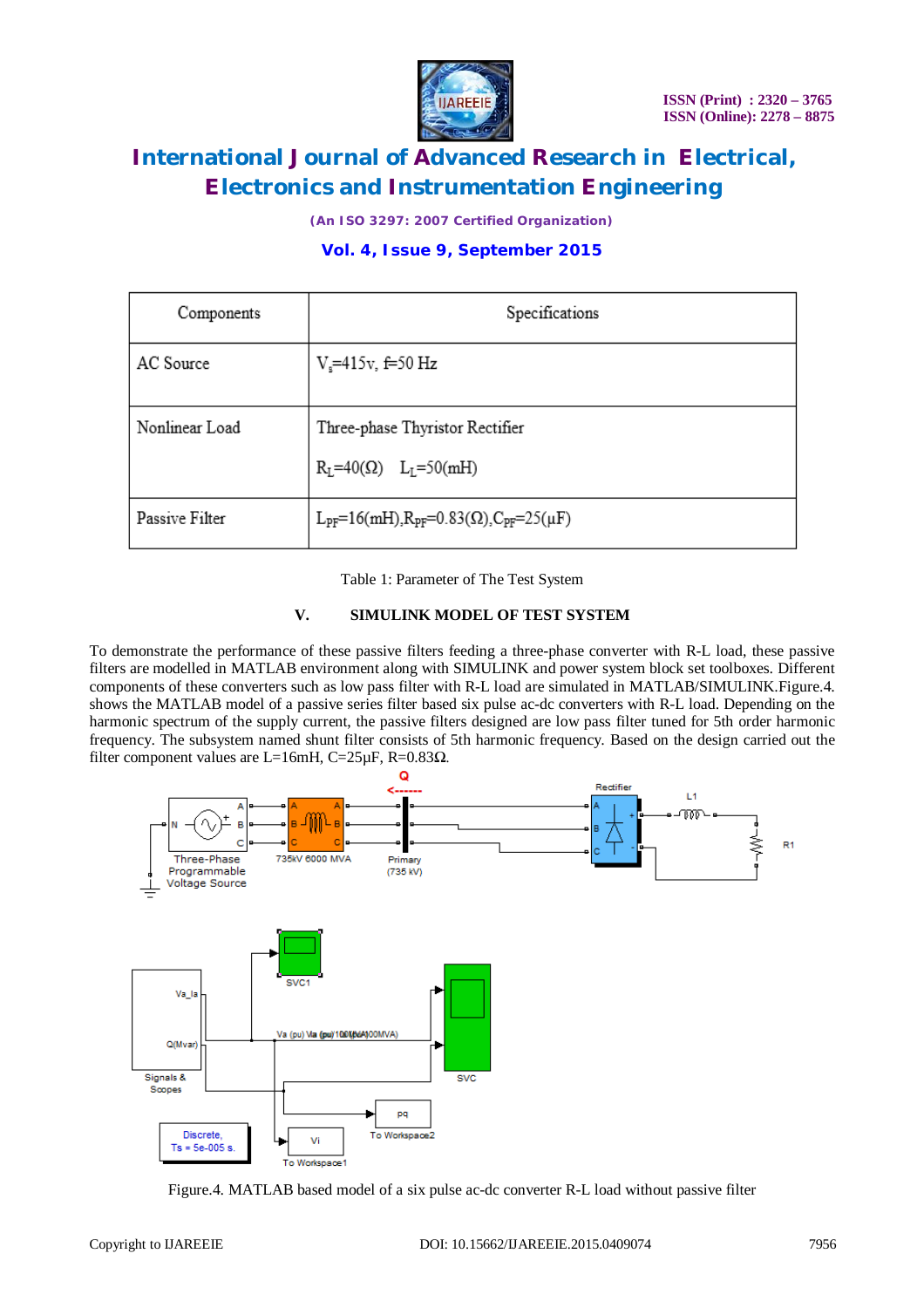

*(An ISO 3297: 2007 Certified Organization)*

### **Vol. 4, Issue 9, September 2015**

The performance of passive filters with TCR and TSC feeding a three-phase converter with R-L load, these are modelled in MATLAB environment along with SIMULINK and power system block set toolboxes.



Figure.5. MATLAB based model of a six pulse ac-dc converter R-L load passive filter with TCR and TSC combination

#### **VI. SIMULATION RESULTS**

The configuration of passive shunt filter has been simulated and developed for six pulse ac-dc converter with R-L load. The simulated and test results of without passive shunt filter configurations and passive filter with TCR&TSC combination are presented here. The performance of a six pulse converter R-L load without passive shunt filter and passive filter with TCR&TSC is presented and discussed. It shows the waveforms of supply voltage Vs, voltage at point of common coupling (PCC) Vpcc, supply current is, load current il, filter current ish and the dc link voltage Vdc(V). It can be observed that the supply current wave form improves as the shunt filter is switched on. The passive filter has been designed such that the rms current drawn from the ac mains is less than the load current.



Figure.6a. Waveform of Current and Voltage of Six Pulse ac-dc Converter Supply System Connected to R-L Load without Passive Filter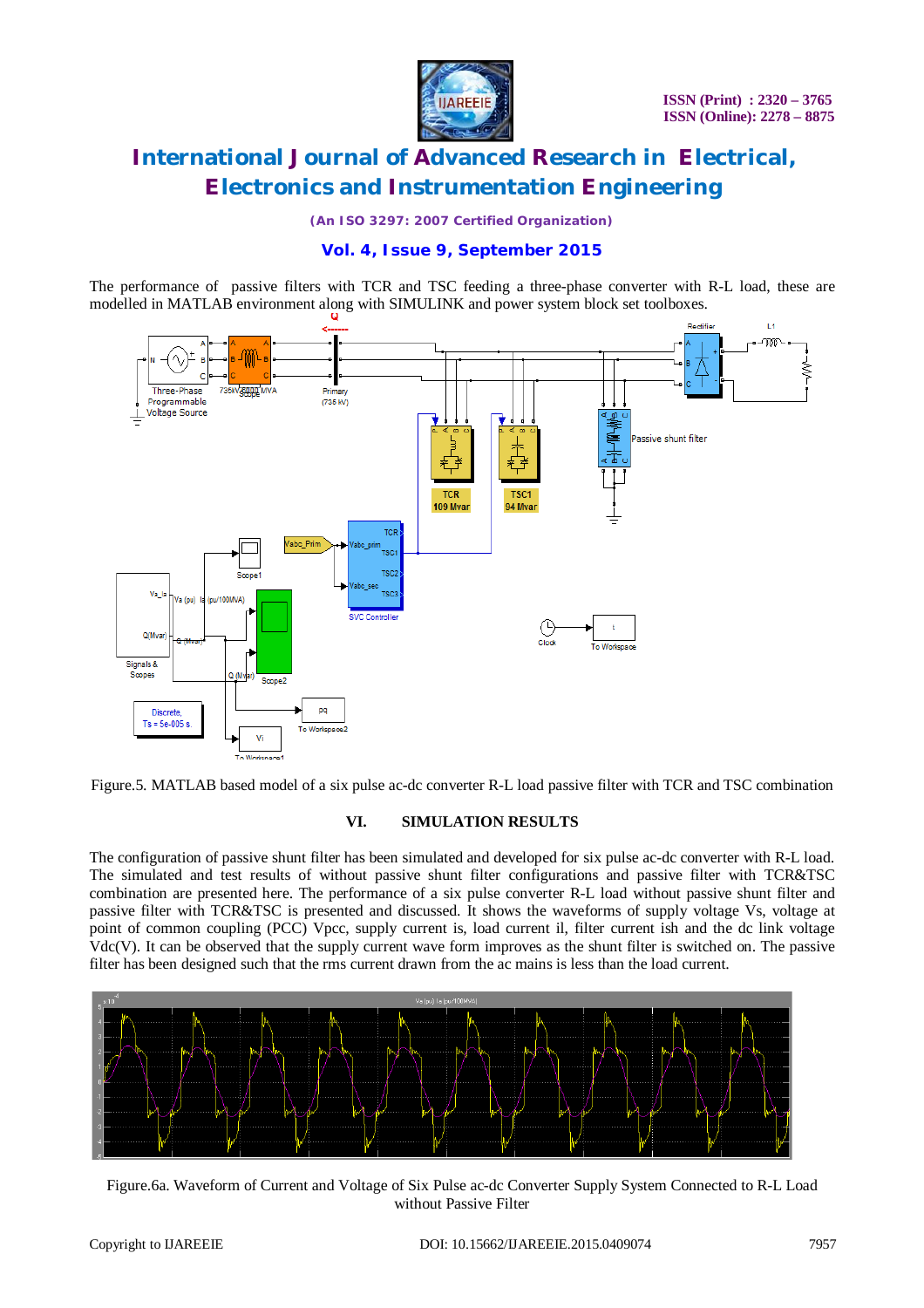

*(An ISO 3297: 2007 Certified Organization)*

### **Vol. 4, Issue 9, September 2015**



Figure.6b. Waveform of Active and Reactive Power of Six Pulse ac-dc Converter Supply System Connected to R-L Load without Passive Filter



Figure.7a. Waveform of Current and Voltage of Six Pulse ac-dc Converter Supply System Connected to R-L Load with Passive Filter and Combination of TCR&TSC



Figure.7b. Waveform of Active and Reactive Power of Six Pulse ac-dc Converter Supply System Connected to R-L Load with Passive Filter and Combination of TCR&TSC

#### **VII. CONCLUSION**

Harmonic distortion in the waveform with SVC is much more than TCR&TSC. Hence TCR-TSC combination is better in SVC. Because harmonic are reduced by larger extent using TCR-TSC combination.

#### **REFERENCES**

[1] A. Hamadi, S. Rahmani, and K. Al-Haddad, "A hybrid passive filter configuration for VAR control and harmonic compensation," IEEE Trans. Ind. Electron., vol. 57, no. 7, pp. 2904-2915, July 2010.

[2] A. Sode-Yome, N. Mithulananthan, "Comparison of shunt capacitor, svc and STATCOM in static voltage stability margin enhancement," International journal of electrical engineering education, vol. 41, no. 2, pp. 158-171, 2004

[3] A. Johnson, R. Tucker, T. Tran, J. Paserba, D. Sullivan, C. Anderson, and D. Whitehead, "Static VAR compensation controlled via synchrophasors,"34th Annual Western Protective Relay Conference, Oct. 2007, pp. 1-7.

[4] B. Singh, and K. Al-Haddad, "A review of active filters for power quality improvement, IEEE Transactions on Industrial Electronics, vol. 46, no. 5, pp. 960-971, Oct. 1999.